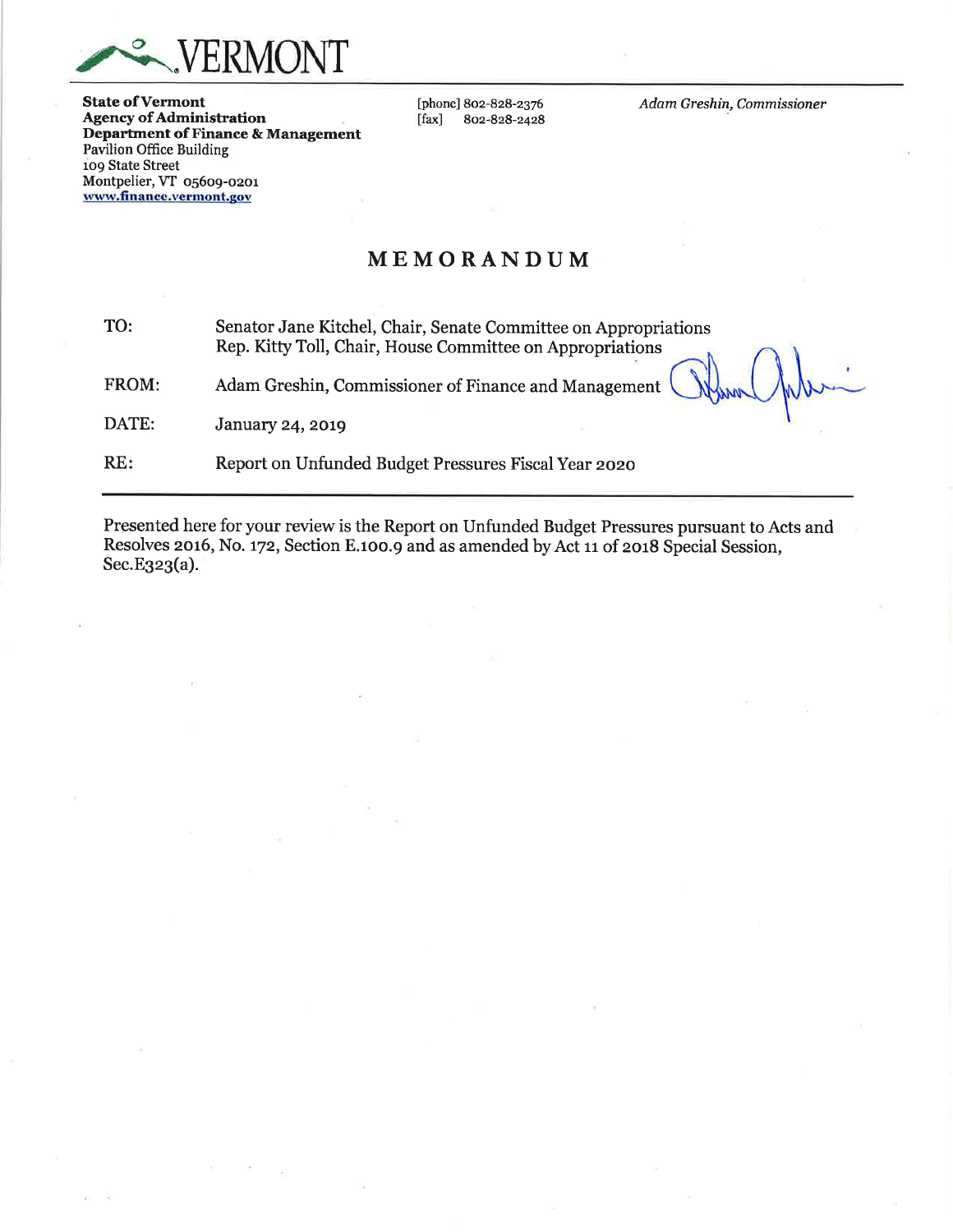# REPORT ON UNFUNDED BUDGET PRESSURES

2OLG Act L72 Sec. E.100.9

January 24,2019

Department of Finance and Management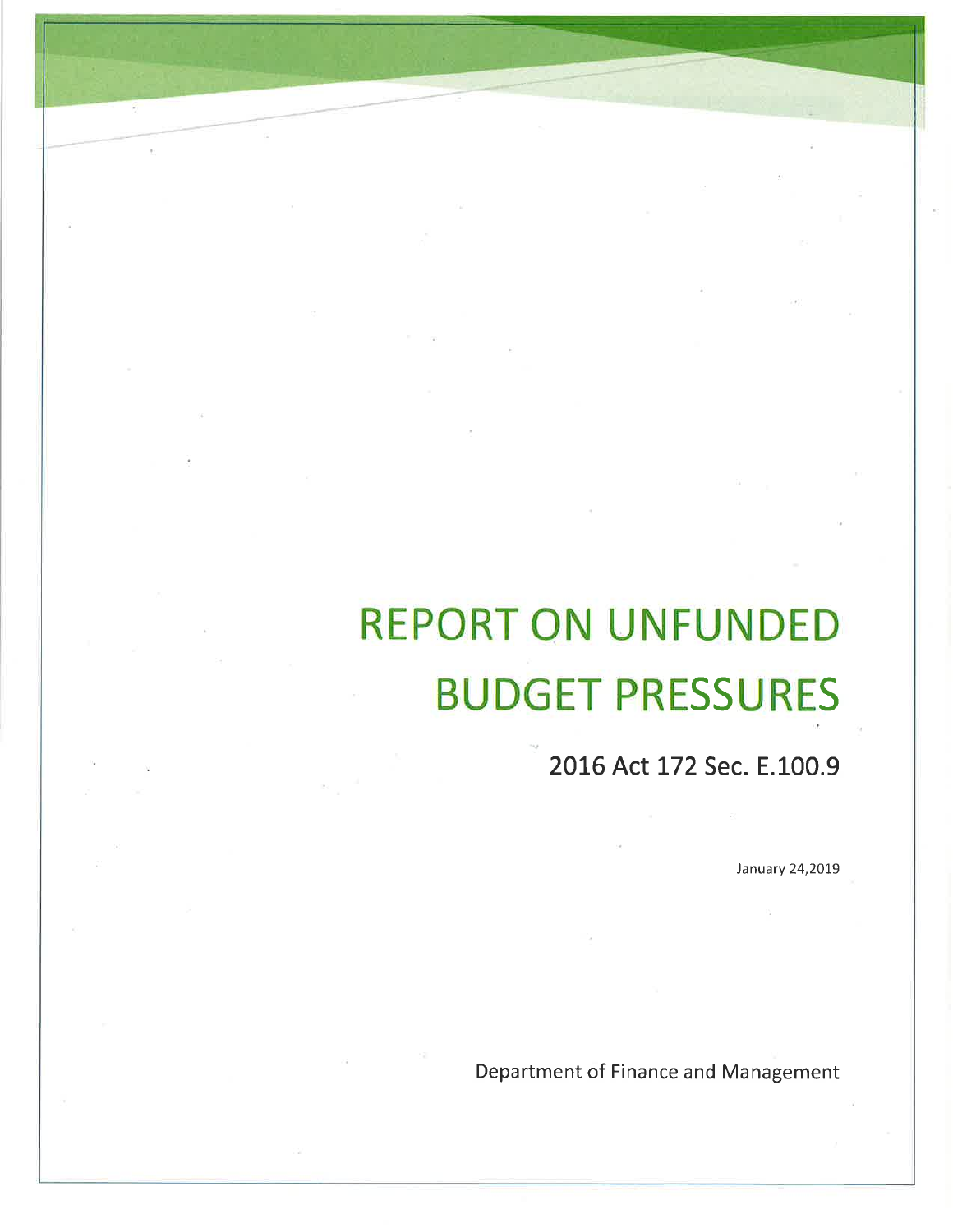# **CONTENTS**

| (1) Pension Liabilities for the Vermont State Employees' Retirement System (VSERS) and the Vermont State                                                                                                                                                                                                                       |
|--------------------------------------------------------------------------------------------------------------------------------------------------------------------------------------------------------------------------------------------------------------------------------------------------------------------------------|
| (2) Other postemployment benefit [OPEB] liabilities under current law and relevant Government Accounting                                                                                                                                                                                                                       |
|                                                                                                                                                                                                                                                                                                                                |
| (3) child care fee scale funding requirements pursuant to 33 V.S.A. § 3512 to bring total year funding to current                                                                                                                                                                                                              |
|                                                                                                                                                                                                                                                                                                                                |
| (4) Reach up funding full benefit obligations, including the standard of need for the current fiscal year, prior to<br>any rateable reductions made pursuant to 33 v.s.a. 1103(a) which ensure that the expenditures for the<br>programs shall not exceed appropriations <i>communicammummummummummummummummummummummum</i> .4 |
|                                                                                                                                                                                                                                                                                                                                |
| (5) Statutory Funding levels from the Property Transfer Tax to the current use administration special fund (32<br>V.S.A. § 9610(c)), the Vermont housing and conservation fund (10 V.S.A. § 312), and the municipal and regional                                                                                               |
|                                                                                                                                                                                                                                                                                                                                |
|                                                                                                                                                                                                                                                                                                                                |
|                                                                                                                                                                                                                                                                                                                                |
| (7) projected fund liabilities of the funds identified in Note III.B. of the "Notes" section of the most recent<br>Comprehensive Annual Financial Report (CAFR), including workers' compensation fund, the state liability                                                                                                     |
|                                                                                                                                                                                                                                                                                                                                |
| (8) a summary of other nonmajor enterprise funds and internal service funds where deficits exist in excess of<br>\$1,500,000 including: Vermont life magazine; the copy center fund; the postage fund; the facilities operations                                                                                               |
|                                                                                                                                                                                                                                                                                                                                |
|                                                                                                                                                                                                                                                                                                                                |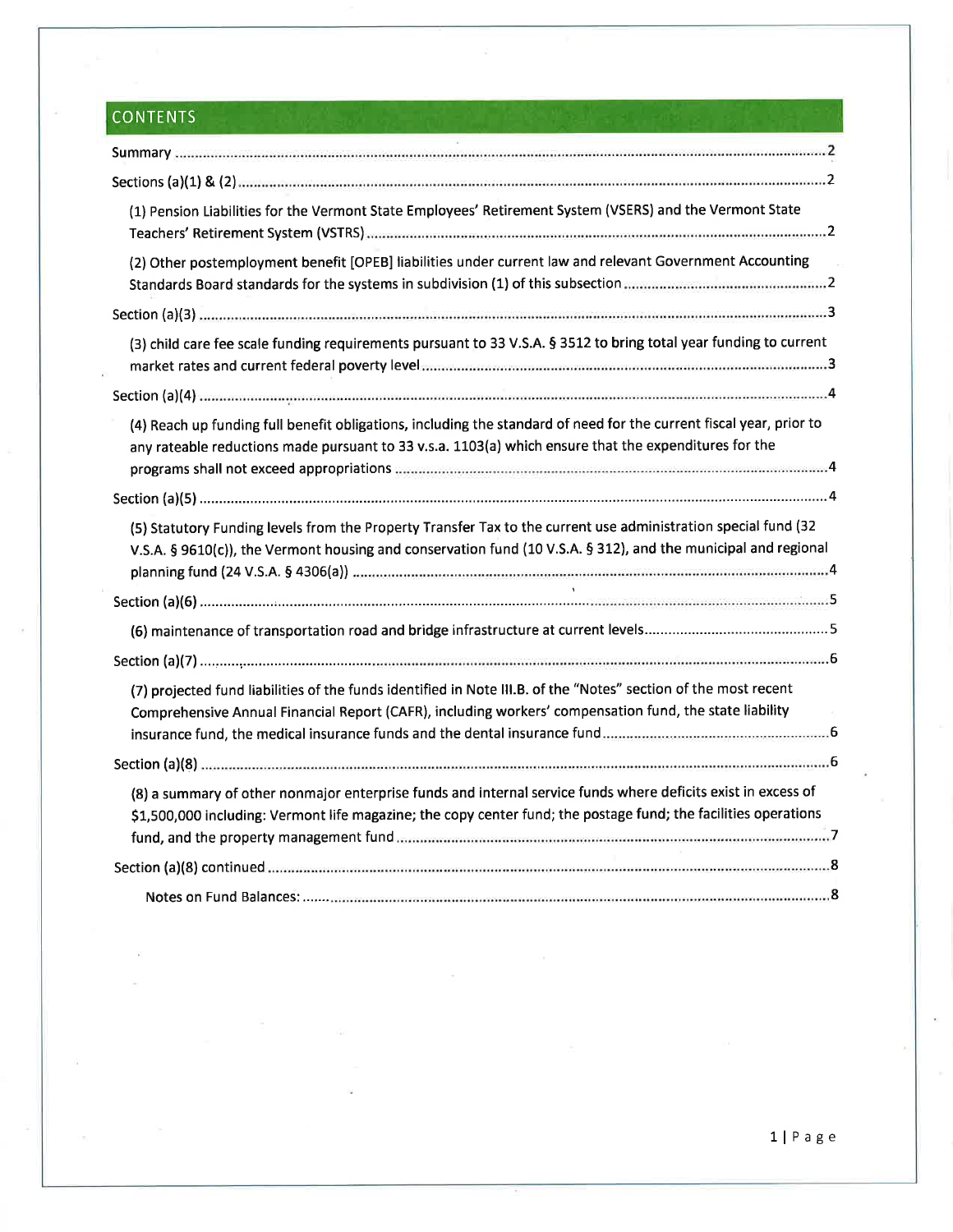## SUMMARY

Act L72 of 2016, Sec. E.100.9, as amended by Act 11 of 2018 Special Session, Sec.E323(a), requires the Administration to prepare a report on the current service obligations of several state liabilities. This report provides a summary of the projected liabilities at the beginning of FY 2020.

## SECTIONS (a) $(1)$  &  $(2)$

(1) PENSION LIABILITIES FOR THE VERMONT STATE EMPLOYEES'RETIREMENT SYSTEM (VSERS) AND THE VERMONT STATE TEACHERS' RETIREMENT SYSTEM (VSTRS)

(2) OTHER POSTEMPLOYMENT BENEFIT [OPEB] LIABILITIES UNDER CURRENT LAW AND RELEVANT GOVERNMENT ACCOUNTING STANDARDS BOARD STANDARDS FOR THE SYSTEMS IN SUBDIVISION (1) OF THIS SUBSECTION

| <b>VSERS</b>                                                                                                                                                                                                                                                                                                                                                                                            |               |  |  |  |  |  |
|---------------------------------------------------------------------------------------------------------------------------------------------------------------------------------------------------------------------------------------------------------------------------------------------------------------------------------------------------------------------------------------------------------|---------------|--|--|--|--|--|
| Pension                                                                                                                                                                                                                                                                                                                                                                                                 | 779,804,010   |  |  |  |  |  |
| <b>OPEB</b>                                                                                                                                                                                                                                                                                                                                                                                             | 1,609,886,712 |  |  |  |  |  |
| <b>VSTRS</b>                                                                                                                                                                                                                                                                                                                                                                                            |               |  |  |  |  |  |
| Pension                                                                                                                                                                                                                                                                                                                                                                                                 | 1,513,433,335 |  |  |  |  |  |
| <b>OPEB</b>                                                                                                                                                                                                                                                                                                                                                                                             | 973,370,355   |  |  |  |  |  |
| Note: All amounts reflect the Unfunded Actuarial Liability as of 6/30/2018. For consistency, all<br>values were derived from Segal's Actuarily Determined Contribution report. Values may differ<br>from Segal's GASB report due to differences in actuarial assumptions. For example, VSERS<br>OPEB unfunded liability is higher than the value reported in the GASB 74 report<br>(51, 218, 504, 402). |               |  |  |  |  |  |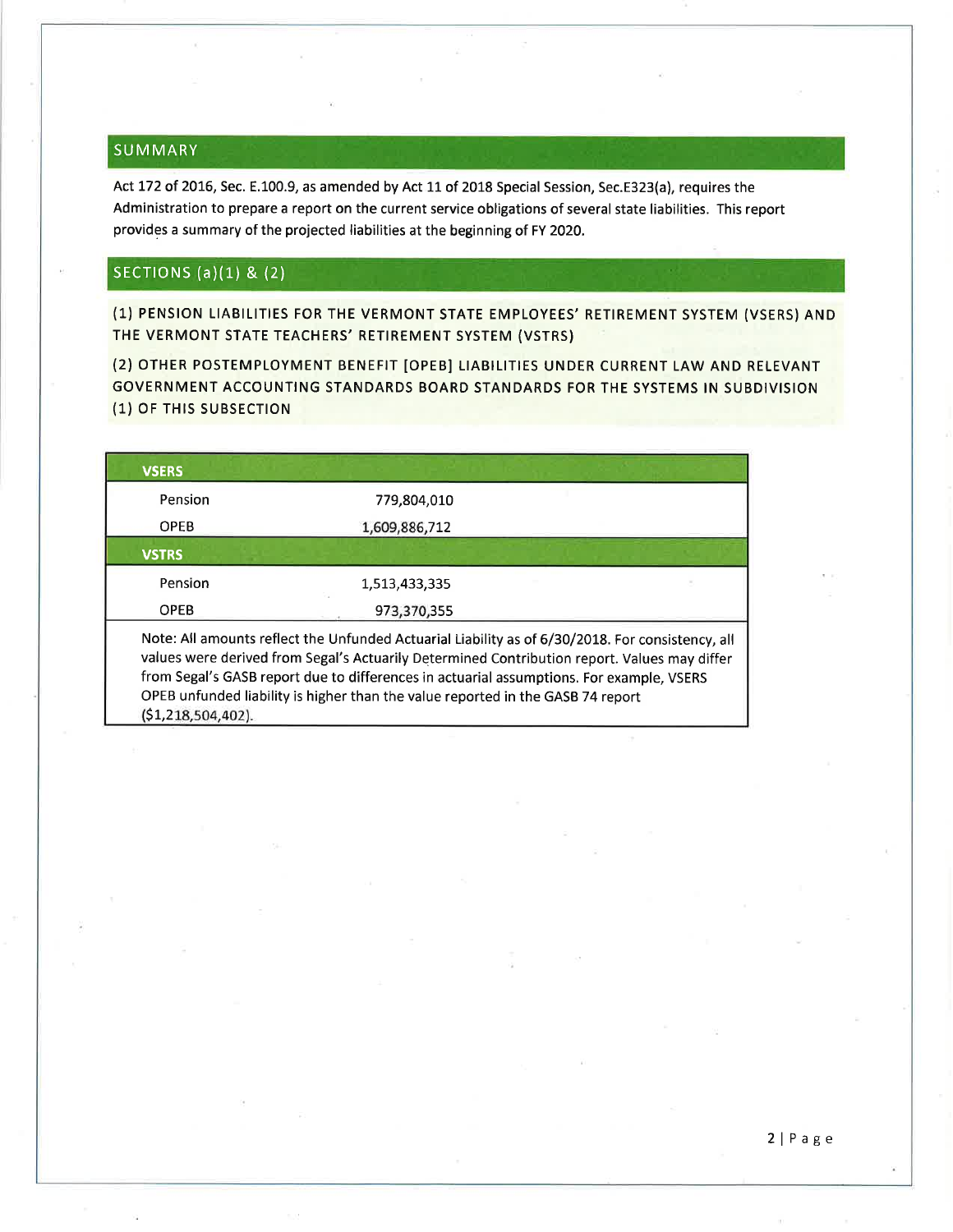## SECTION (a)(3)

(3) CHILD CARE FEE SCALE FUNDING REQUIREMENTS PURSUANT TO 33 V.S.A. § 3512 TO BRING TOTAL YEAR FUNDING TO CURRENT MARKET RATES AND CURRENT FEDERAL POVERTY LEVEL

| <b>Child Care Fee Scale Funding</b>  |                   |           |
|--------------------------------------|-------------------|-----------|
| <b>Market Rate</b>                   | <b>Additional</b> | Total     |
| to 2010 Market Rate                  | 350,000           | 350,000   |
| to 2012 Market Rate                  | 400,000           | 750,000   |
| to 2014 Market Rate                  | 695,521           | 1,445,521 |
| to 2015 Market Rate                  | 1,070,500         | 2,516,021 |
| to 2017 Market Rate                  | 3,733,820         | 6,249,841 |
| <b>Current Federal Poverty Level</b> |                   |           |
| to FY 2019 FPL                       |                   | 375,000   |

a FPL

o The current CCFAP income standard is based on the 2018 FPL.

### **Market Rate History**

- o ln January 2010, CCFAP rates were established based on a 2008 Market Rate Survey (MRS)
- o ln 2013 the legislature increased all rates by 3%.
- o ln 2016 funding was added and used to increase infant rates to reflect the estimated 2009 rates; if a provider's rate met or exceeded the 2010 MRS after the 2013 increase, they were given a 3% increase.
- o For fiscal year 2018, pursuant to 2017 Acts and Resolves, No. 85, Section E.318(a)(1), approximately \$300K of funding was added and used to bring the FPL basis up to the 2017 level

o The most recent MRS was completed in 2OL7.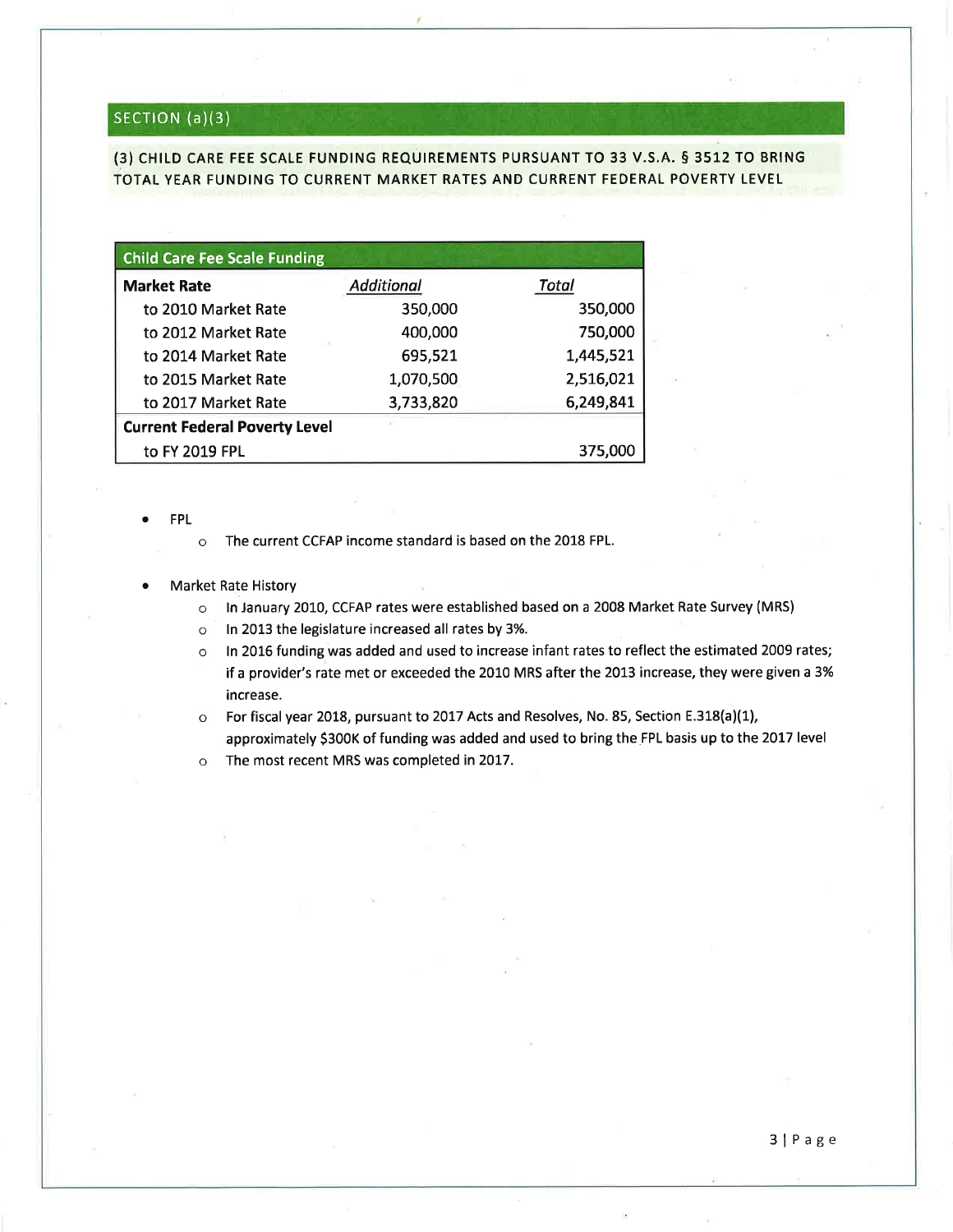# SECTION (a)(4)

(4) REACH UP FUNDING FULL BENEFIT OBLIGATIONS, INCLUDING THE STANDARD OF NEED FOR THE CURRENT FISCAL YEAR, PRIOR TO ANY RATEABLE REDUCTIONS MADE PURSUANT TO 33 V.S.A. 1103(a) WHICH ENSURE THAT THE EXPENDITURES FOR THE PROGRAMS SHALL NOT EXCEED APPROPRIATIONS

| <b>Reach up (\$ Millions)</b>                                             |  |  |      |  |
|---------------------------------------------------------------------------|--|--|------|--|
| <b>Obligation prior to Rateable Reduction</b>                             |  |  | 52.1 |  |
| <b>Base appropriation</b>                                                 |  |  | 20.7 |  |
| Amount for full funding                                                   |  |  | 31.4 |  |
| *Based on current Reach Up caseload and the consumer price index for 2019 |  |  |      |  |

## SECTION (a)(5)

(5) STATUTORY FUNDING LEVELS FROM THE PROPERTY TRANSFER TAX TO THE CURRENT USE ADMINISTRATION SPECIAL FUND (32 V.S.A. \$ 9610(c)), THE VERMONT HOUSING AND CONSERVATION FUND (10 V.S.A. § 312), AND THE MUNICIPAL AND REGIONAL PLANNING FUND (24  $V.S.A.$  § 4306(a))

| <b>Fiscal Year 2020 Property Tax Transfer (PTT) Allocation</b> |            |
|----------------------------------------------------------------|------------|
| PTT Revenue - 1/22/2019 Emergency Board Adopted Forecast       | 47,100,000 |
| 32 V.S.A. § 9610 (c)                                           |            |
| 2% to Current Use Administration Special Fund                  | 942,000    |
| 32 V.S.A. § 9610 (d)                                           |            |
| \$2,500,000 to Vermont Housing Finance Agency                  | 2,500,000  |
| Remainder for allocation                                       | 43,658,000 |
| 10 V.S.A. § 312                                                |            |
| 50% to the Vermont Housing & Conservation Board (VHCB)         | 21,829,000 |
| 32 V.S.A. § 435 (b)(10)                                        |            |
| 33% to the General Fund                                        | 14,407,140 |
| 24 V.S.A. § 4306 (a)                                           |            |
| 17% to the Municipal & Regional Planning Fund                  | 7,421,860  |
| 70% to Regional Planning Commission                            | 5,195,302  |
| 20% to Municipal Planning Commission                           | 1,484,372  |
| 10% to Geographic Information Services                         | 742,186    |

\*\*Based on current law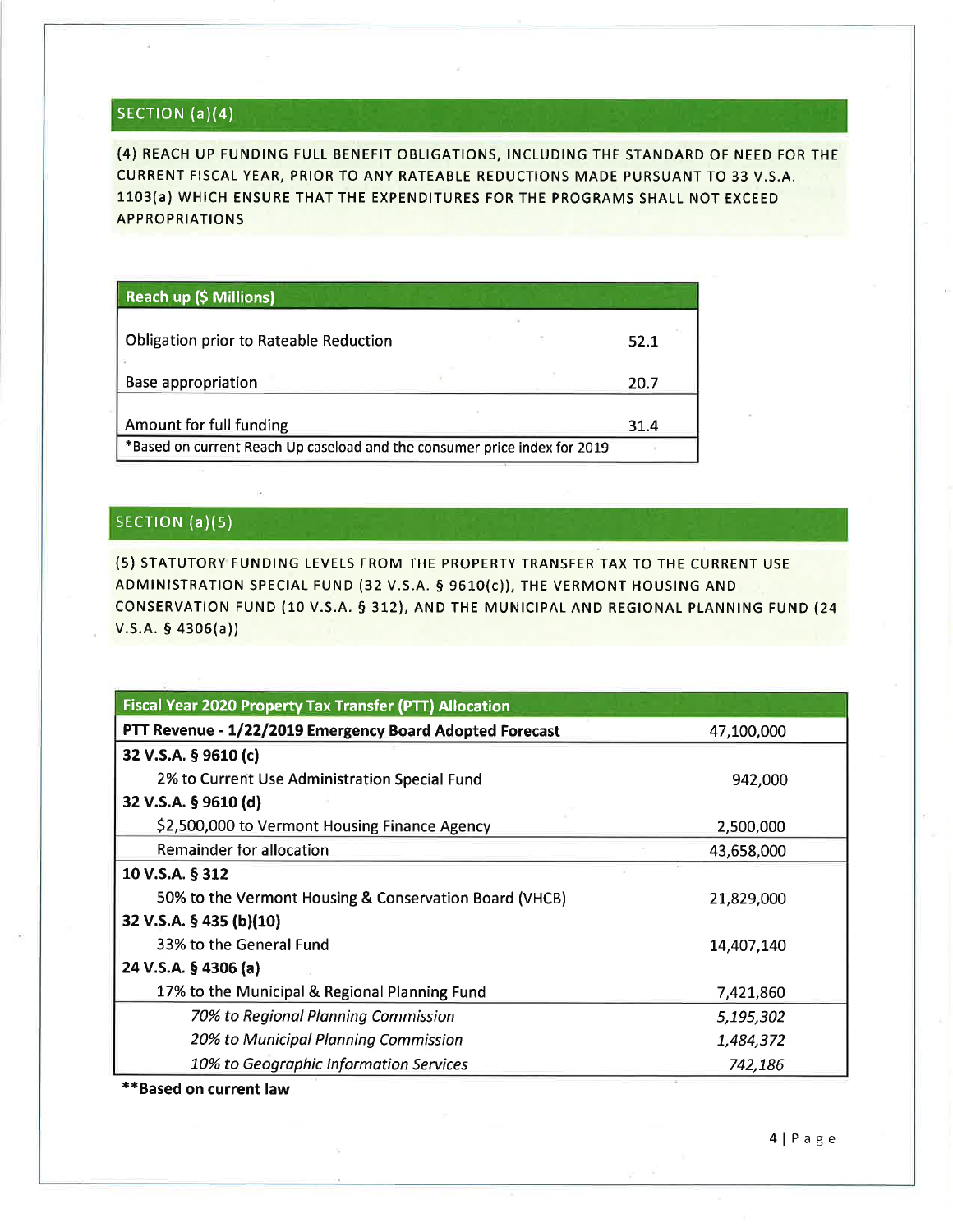# SECTION (a)(6)

## (6) MAINTENANCE OF TRANSPORTATION ROAD AND BRIDGE INFRASTRUCTURE AT CURRENT LEVELS

| Transportation Infrastructure (\$ Millions) |     |  |  |  |
|---------------------------------------------|-----|--|--|--|
| <b>Annual Need</b><br>849                   |     |  |  |  |
| <b>Available Funds</b>                      | 582 |  |  |  |
| Net Unfunded                                | 267 |  |  |  |

Note: Amounts reflect the cost of maintaining total transportation infrastructure, not just road and bridge repair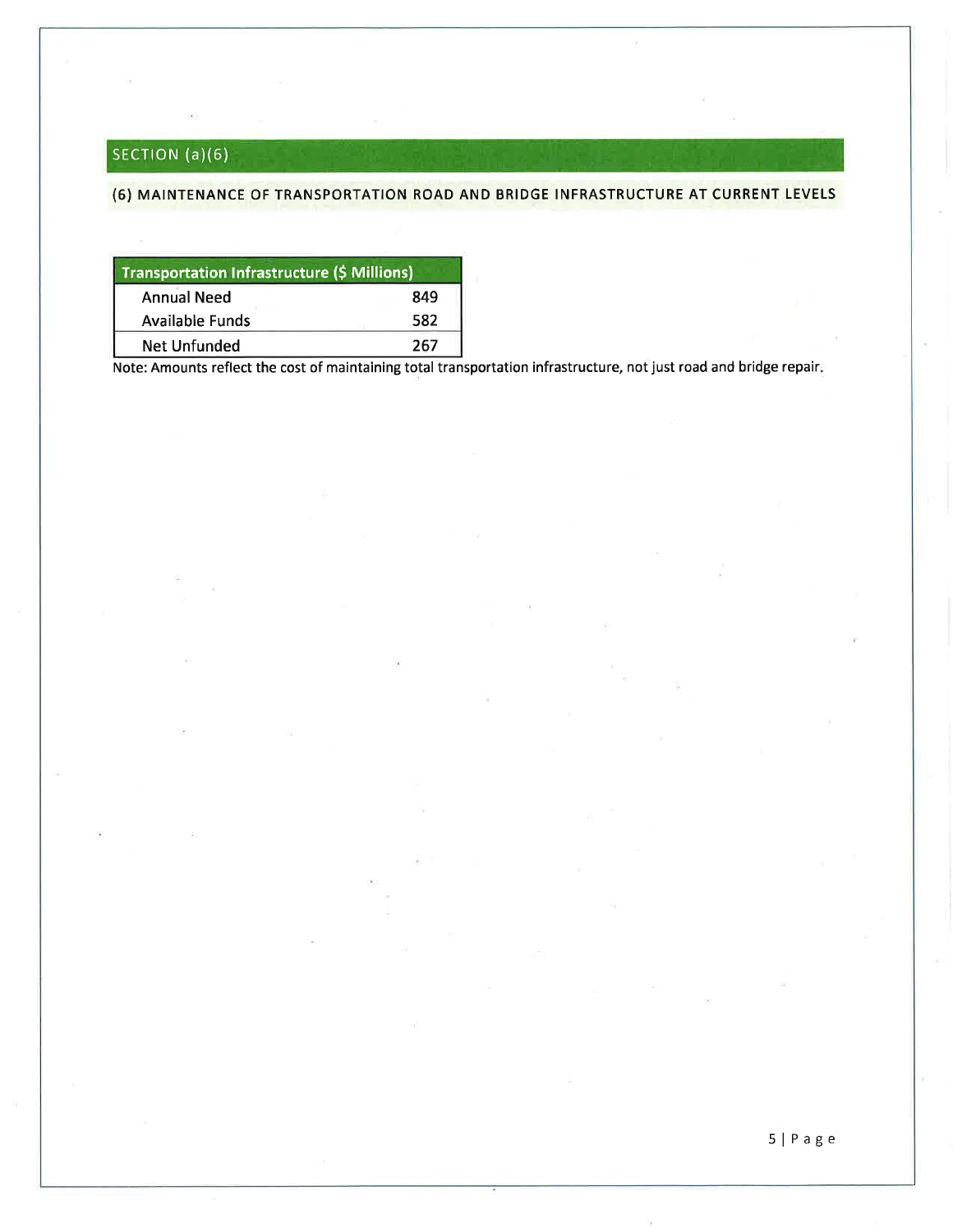# SECTION (a)(7)

(7) PROJECTED FUND LIABILITIES OF THE FUNDS IDENTIFIED IN NOTE III.B. OF THE "NOTES" SECTION OF THE MOST RECENT COMPREHENSIVE ANNUAL FINANCIAL REPORT (CAFR), INCLUDING WORKERS' COMPENSATION FUND, THE STATE LIABILITY INSURANCE FUND, THE MEDICAL INSURANCE FUNDS AND THE DENTAL INSURANCE FUND

|                                    |                        | <b>Risk</b>                           | <b>Workers</b>      | <b>Medical</b>   | <b>Dental</b>    | <b>Life</b>      |
|------------------------------------|------------------------|---------------------------------------|---------------------|------------------|------------------|------------------|
|                                    | <b>State Liability</b> | Management -                          | <b>Compensation</b> | <b>Insurance</b> | <b>Insurance</b> | <b>Insurance</b> |
|                                    |                        | <b>Insurance Fund All other Funds</b> | <b>Fund</b>         | <b>Fund</b>      | <b>Fund</b>      | <b>Fund</b>      |
| <b>FY 2017 Starting Balance</b>    | (692,792)              | (22, 870)                             | 1, 145, 452         | 6,384,380        | 1, 143, 153      | (42, 809)        |
| Revenue                            | 3,034,001              | 3,827,227                             | 13,727,134          | 190,804,322      | 5,888,524        | 2,317,619        |
| Expenses                           | (4, 552, 080)          | (3, 726, 128)                         | (4, 796, 485)       | (177, 650, 289)  | (6,608,124)      | (2, 118, 806)    |
| Other*                             | 43,417                 |                                       | 194,645             | 130,912          | 3,704            | 794              |
| <b>Operating Income (loss)</b>     | (1,474,662)            | 101,099                               | 9,125,294           | 13,284,945       | (715, 896)       | 199,607          |
| <b>FY2018 Starting Balance</b>     | (2, 167, 454)          | 78,229                                | 10,270,746          | 19,669,325       | 427,257          | 156,798          |
| Revenue                            | 3,149,564              | 1,101,623                             | 8,017,875           | 197, 277, 562    | 6,772,914        | 2,648,913        |
| Expenses                           | (4, 243, 067)          | (1, 267, 567)                         | (15,654,102)        | (184, 298, 459)  | (6,790,326)      | (2, 265, 544)    |
| Other*                             | 80,439                 |                                       | 400,681             | 445,169          | 3,587            | 6,448            |
| <b>Operating Income (loss)</b>     | (1,013,064)            | (165, 944)                            | (7, 235, 546)       | 13,424,272       | (13, 825)        | 389,817          |
| <b>FY 2019 Starting Balance</b>    | (3, 180, 518)          | (87, 715)                             | 3,035,200           | 33,093,597       | 413,432          | 546,615          |
| <b>Projected Revenue</b>           | 3,695,150              | 3,954,520                             | 6,387,164           | 198,694,062      | 7,051,529        | 2,730,008        |
| <b>Projected Expenses</b>          | (3,034,798)            | (3,954,520)                           | (10, 437, 796)      | (190, 898, 144)  | (6,979,542)      | (2,902,233)      |
| Other*                             | 95,111                 |                                       | 326,843             |                  | 3,546            | 12,000           |
| <b>Projected Operating Income</b>  |                        |                                       |                     |                  |                  |                  |
| (Loss)                             | 755,463                |                                       | (3, 723, 789)       | 7,795,918        | 75,533           | (160, 225)       |
| FY 2020 Projected Starting Balance | (2,425,055)            | (87, 715)                             | (688,589)           | 40,889,515       | 488,965          | 386,390          |
| <b>Budgeted Revenue</b>            | 3,038,634              | 3,568,841                             | 8,226,917           | 200, 115, 038    | 7,223,518        | 2,815,241        |
| <b>Budgeted Expenses</b>           | (3,049,972)            | (3,568,841)                           | (10, 594, 363)      | (199, 451, 767)  | (7, 301, 139)    | (2,639,546)      |
| Other*                             | 87,775                 |                                       | 400,000             |                  | 3,546            | 12,000           |
| <b>Budgeted Operating Income</b>   |                        |                                       |                     |                  |                  |                  |
| (Loss)                             | 76,437                 |                                       | (1,967,446)         | 663,271          | (74, 075)        | 187,695          |
| FY 2020 Budgeted Ending Balance    | (2,348,618)            | (87, 715)                             | (2,656,035)         | 41,552,786       | 414,890          | 574,085          |

\* Other includes the Non-Operating Revenues, including Gain/Loss on the disposal of Capital Assets, and Other Revenue, Expenses Gains, Losses and Transfers, including Insurance Recoveries, Capital Contributions, and other transfers in/out. See notes on page 8.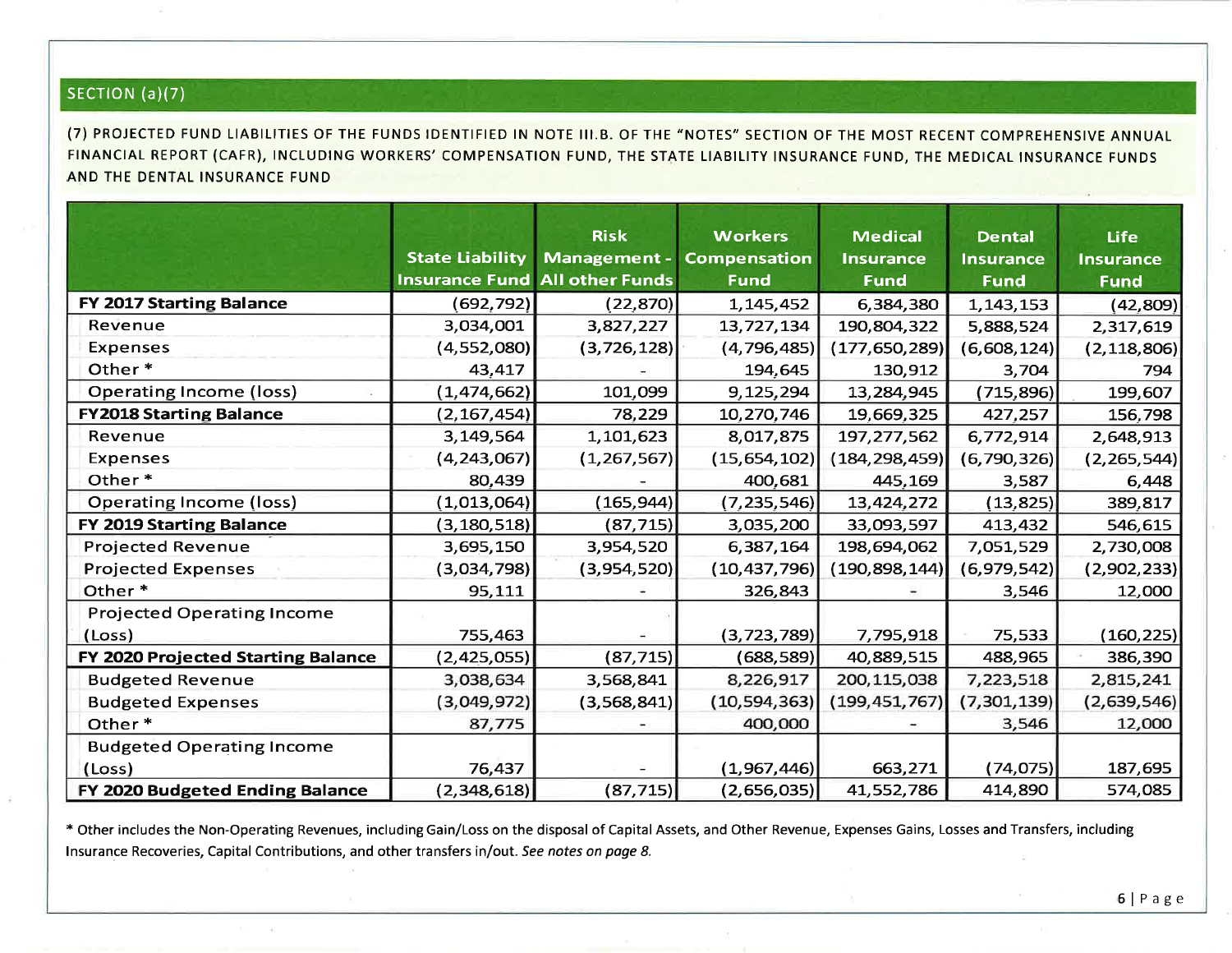# sEcrloN (a)(8)

(8) A SUMMARY OF OTHER NONMAJOR ENTERPRISE FUNDS AND INTERNAL SERVICE FUNDS WHERE DEFICITS EXIST IN EXCESS OF \$1,500,000 INCLUDING: VERMONT LIFE MAGAZINE; THE COPY CENTER FUND; THE POSTAGE FUND; THE FACILITIES OPERATIONS FUND, AND THE PROPERTYMANAGEMENT FUND

|                                         |                     |                   |                |                       | Communication          |                    |               |                   |                   |
|-----------------------------------------|---------------------|-------------------|----------------|-----------------------|------------------------|--------------------|---------------|-------------------|-------------------|
|                                         |                     | <b>Vermont</b>    | <b>Federal</b> |                       | & Information          |                    |               | <b>Facilities</b> | <b>Property</b>   |
|                                         | Liquor              | Lottery           | <b>Surplus</b> | <b>Human</b>          | <b>Technology Fund</b> | <b>Copy Center</b> | Postage       | <b>Operations</b> | <b>Management</b> |
|                                         | <b>Control Fund</b> | <b>Commission</b> | Property       | <b>Resources Fund</b> | (1)                    | <b>Fund</b>        | <b>Fund</b>   | <b>Fund (3)</b>   | Fund $(4)$        |
| <b>FY2017 Starting Balance</b>          | (3, 116, 717)       | (2,665,699)       | (111, 663)     | 56,378                | (2,842,025)            | (1, 456, 841)      | (2,637,750)   | (1, 209, 300)     | (24,226,542)      |
| Revenue                                 | 63,210,431          | 122,375,359       | 403,228        | 4,611,602             | 32,392,051             | 2,608,829          | 2,779,208     | 29,659,723        | 20,779,518        |
| Expenses                                | (60, 916, 611)      | (96, 913, 584)    | (418,097)      | (4,452,090)           | (33,839,599)           | (2, 412, 283)      | (3, 120, 028) | (29, 774, 268)    | (21, 108, 928)    |
| Other*                                  | (1,001,593)         | (25, 545, 234)    |                |                       | 31,780                 | (933)              |               | 15,979            | (339, 748)        |
| <b>Operating Income (loss)</b>          | 1,292,227           | (83, 459)         | (14, 869)      | 159,512               | (1, 415, 768)          | 195,613            | (340,820)     | (98, 566)         | (669, 158)        |
| <b>FY2018 Starting Balance</b>          | (1,824,490)         | (2,749,158)       | (126, 532)     | 215,890               | (4, 257, 793)          | (1,261,228)        | (2,978,570)   | (1,307,866)       | (24,895,700)      |
| Revenue                                 | 65,843,224          | 132,424,624       | 710,298        | 4,923,530             | 32,476,226             | 2,573,740          | 2,687,852     | 29,893,661        | 22,109,589        |
| Expenses                                | (64,163,895)        | (105, 521, 857)   | (733, 157)     | (5,321,821)           | (34, 976, 582)         | (2,637,338)        | (2,960,051)   | (29, 734, 345)    | (21, 389, 879)    |
| Other*                                  | (1,049,030)         | (27, 162, 825)    |                |                       |                        |                    |               | (40, 342)         | (12, 961)         |
| Operating Income (loss)                 | 630,299             | (260,058)         | (22, 859)      | (398,291)             | (2,500,356)            | (63, 598)          | (272, 199)    | 118,974           | 706,749           |
| FY 2019 Starting Balance                | (1, 194, 191)       | (3,009,216)       | (149,391)]     | (182,401)]            | (6, 758, 149)          | (1,324,826)        | (3, 250, 769) | (1, 188, 892)     | (24,188,951)      |
| Projected Revenue                       | 68,476,953          | 125,540,000       | 1,381,881      | 5,374,899             | 64,476,640             | 2,452,649          | 2,645,495     | 29,988,009        | 20,428,180        |
| <b>Projected Expenses</b>               | (68, 914, 056)      | (100, 903, 405)   | (1,363,458)    | (5,314,899)           | (64, 476, 640)         | (2, 312, 723)      | (2,529,983)   | (29, 729, 331)    | (21, 380, 876)    |
| Other*                                  | (1,755,000)         | (24, 636, 595)    |                |                       |                        |                    |               | (40, 342)         | 870,825           |
| Projected Operating Income (Loss)       | (2, 192, 103)       |                   | 18,423         | 60,000                |                        | 139,926            | 115,512       | 218,336           | (81, 871)         |
| FY 2020 Projected Starting Balance      | (3,386,294)         | (3,009,216)       | (130, 968)     | (122,401)             | (6, 758, 149)          | (1, 184, 900)      | (3, 135, 257) | (970,556)         | (24,270,822)      |
| <b>Budgeted Revenue</b>                 | 70,531,262          | 129,300,000       | 1,271,331      | 6,202,634             | 72,473,821             | 2,501,702          | 2,698,405     | 30,601,226        | 20,451,080        |
| <b>Budgeted Expenses</b>                | (67, 610, 272)      | (104, 392, 374)   | (1, 254, 381)  | (6, 142, 634)         | (71, 473, 821)         | (2,358,977)        | (2, 593, 233) | (30, 601, 226)    | (21, 380, 876)    |
| Other <sup>*</sup>                      | (1,780,000)         | (24, 907, 626)    |                |                       |                        |                    |               | (36, 320)         | 871,350           |
| <b>Budgeted Operating Income (Loss)</b> | 1,140,990           |                   | 16,950         | 60,000                | 1,000,000              | 142,725            | 105,172       | (36, 320)         | (58,446)          |
| FY 2020 Budgeted Ending Balance         | (2, 245, 304)       | (3,009,216)       | (114, 018)     | (62,401)              | (5,758,149)            | (1,042,175)]       | (3,030,085)   | (1,006,876)       | (24,329,268)      |

\* Other includes the Non-Operating Revenues, including Gain/Loss on the disposal of Capital Assets, and Other Revenue, Expenses Gains, Losses and Transfers, includinglnsurance Recoveries, Capital Contributions, and other transfers in/out.

\*\* Deficit position of Vermont Life Magazine was paid, the amount (\$3,536,000), was appropriated in Act 11 of 2018 Special Session, Sec.C.1000(b)(4)